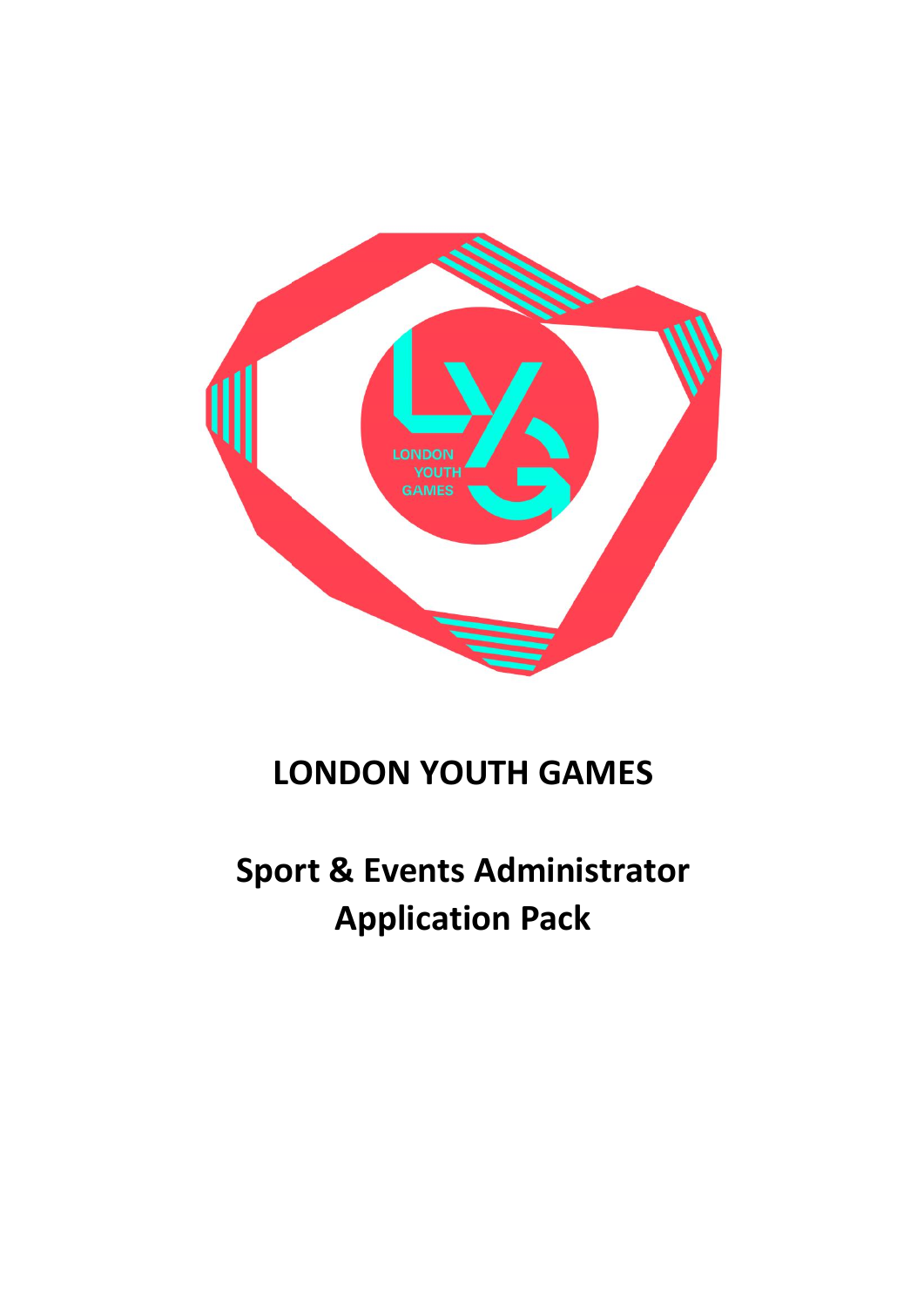

## **London Youth Games is recruiting a Sport & Events Administrator**

Do you want to play a part in creating the 'world's largest and most inclusive city-focused Youth Games that is accessible to all'? Are you passionate about 'using the power of competitive sport to create life-changing opportunities for all young Londoners'? Do the values of 'Fun, Friendship, Achievement, Inclusivity and Trust' align with your own values? If 'Yes', then we may have an amazing opportunity for you.

The London Youth Games use the power of competitive sport to create life-changing opportunities for all young Londoners. We have three core beliefs that we measure ourselves against.

- 'Sport is a right for all'.
- 'Sport improves physical and mental well-being'.
- 'Sport is a key driver of social integration'.

## **Job Title**: Sport & Events Administrator

| Role:                        | Support the Sport Development & Delivery & Event & Workforce teams to plan and<br>deliver sports competitions for the London Youth Games, and the wider organization<br>with day-to-day operational administration. |
|------------------------------|---------------------------------------------------------------------------------------------------------------------------------------------------------------------------------------------------------------------|
| Hours:                       | 37.5 hours a week                                                                                                                                                                                                   |
| Salary:                      | £21,000 per annum                                                                                                                                                                                                   |
| Contract:                    | Full-time, fixed term through 31 July 2022                                                                                                                                                                          |
| Location:                    | Office base - London South Bank University, SE1 (remote and home working<br>accommodated)                                                                                                                           |
| Holiday:                     | 25 days per annum (pro rata) in addition to statutory bank holidays and lieu days                                                                                                                                   |
| <b>Reports to:</b>           | Sport Development & Delivery Manager / Head of Operations & Events                                                                                                                                                  |
| <b>Recruitment timetable</b> |                                                                                                                                                                                                                     |
| <b>Closing date:</b>         | 12.00pm, Thursday 27 May 2022                                                                                                                                                                                       |
| Interviews:                  | Monday 30 May 2022 (via Zoom)                                                                                                                                                                                       |
| <b>Start date:</b>           | Monday 6 June 2022                                                                                                                                                                                                  |
| <b>Questions:</b>            | If you have any questions about the role, please contact John Burton on<br>07397021258                                                                                                                              |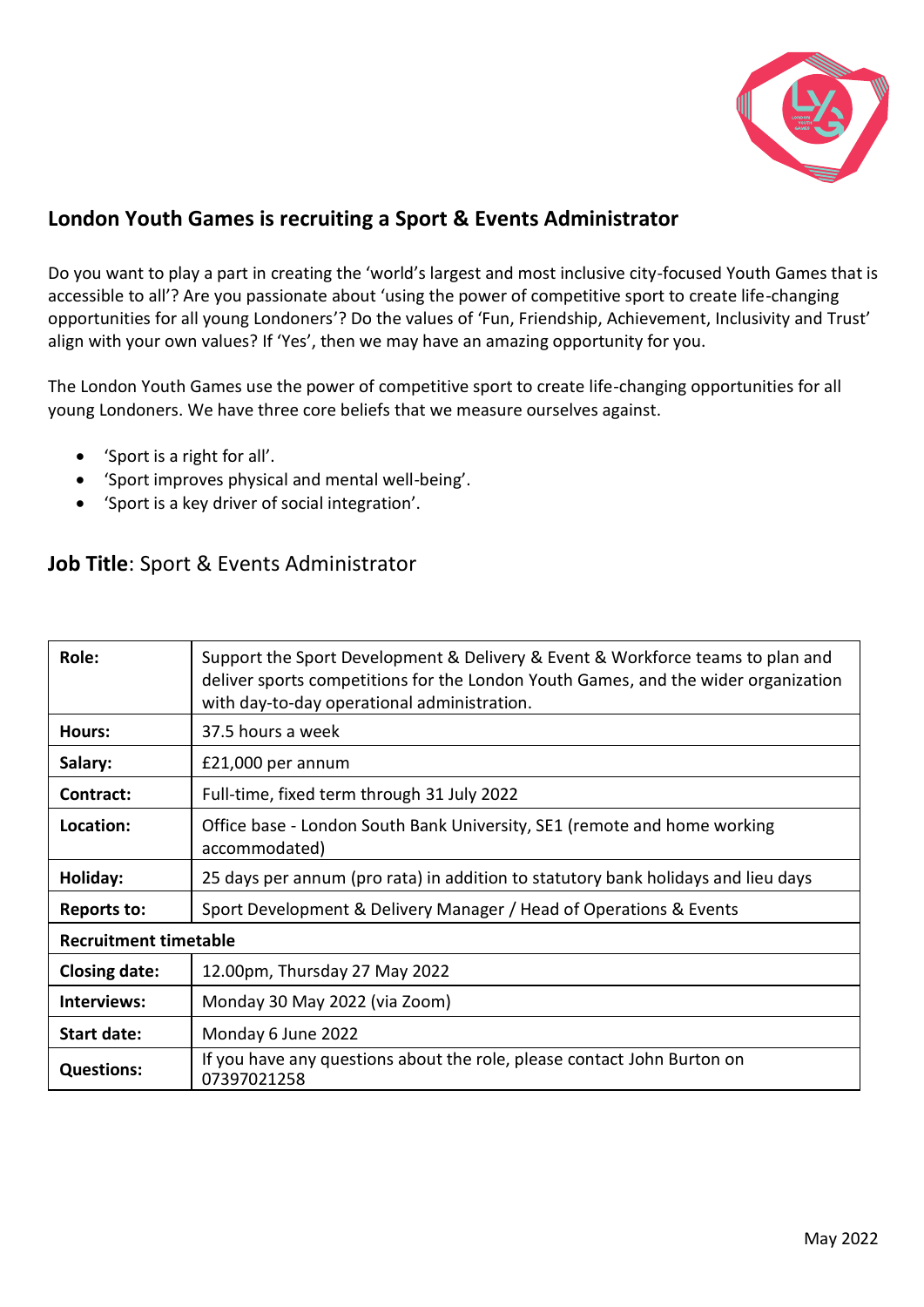

| To apply:    | Please send your CV with a covering letter (maximum 1 page)<br>outlining your suitability for the role and detailing why you are<br>interested to jobs@londonyouthgames.org.                                                                                                                                                                                                                                                                                                                                                                                                                                                                                                                                               |
|--------------|----------------------------------------------------------------------------------------------------------------------------------------------------------------------------------------------------------------------------------------------------------------------------------------------------------------------------------------------------------------------------------------------------------------------------------------------------------------------------------------------------------------------------------------------------------------------------------------------------------------------------------------------------------------------------------------------------------------------------|
|              | As an Equal Opportunities employer, we are fully committed to providing equal<br>opportunities for all employees, workers and job applicants, and to eliminating<br>unlawful and unfair discrimination. We aim to create a culture that encourages and<br>values diversity, and that appoints, rewards, and promotes staff based on merit. To<br>support our understanding of how effective we are at ensuring our equal<br>opportunities commitments are upheld we ask all job applicants to complete this<br>voluntary Equal Opportunities Recruitment Monitoring Form.<br>Any responses provided by you will be held in the strictest confidence and kept<br>separate from the job application decision-making process. |
| Please note: | The role will require weekend and evening work.<br>CVs sent without a covering letter will not be accepted.<br>Receipt of your application will be acknowledged by email.                                                                                                                                                                                                                                                                                                                                                                                                                                                                                                                                                  |

## **About the London Youth Games**

For over 40 years we have proudly delivered an extensive programme of events including over 30 sports, providing opportunities for young Londoners in both their school and community settings. With our fantastic partners Nike, Sport England, the GLA, London Sport and the 33 Boroughs of London we are excited to enter the next phase of our development having recently released our new five-year strategy "Every Young Londoner's Games".

Dina Asher-Smith, Raheem Sterling and David Weir are some of the sporting legends who have achieved great things having taken part in the London Youth Games. However, it is not just elite performers we create opportunities for. We are committed to providing opportunities through both participation and volunteering for all young Londoners, with a commitment that our workforce and the Games become reflective of London's rich diversity. We encourage applications from people from diverse backgrounds including Black, Asian, and ethnically diverse people, disabled people, women, and people from the LGBTQ+ communities.

## **About You**

London Youth Games are looking for an enthusiastic and meticulous individual to support our team, and who may be seeking a career in sport events or competition. As a member of a wider London Youth Games team, you will be a proactive and detail-oriented person. Ideally you will be able to demonstrate an understanding of sport competitions and have some experience undertaking administrative duties.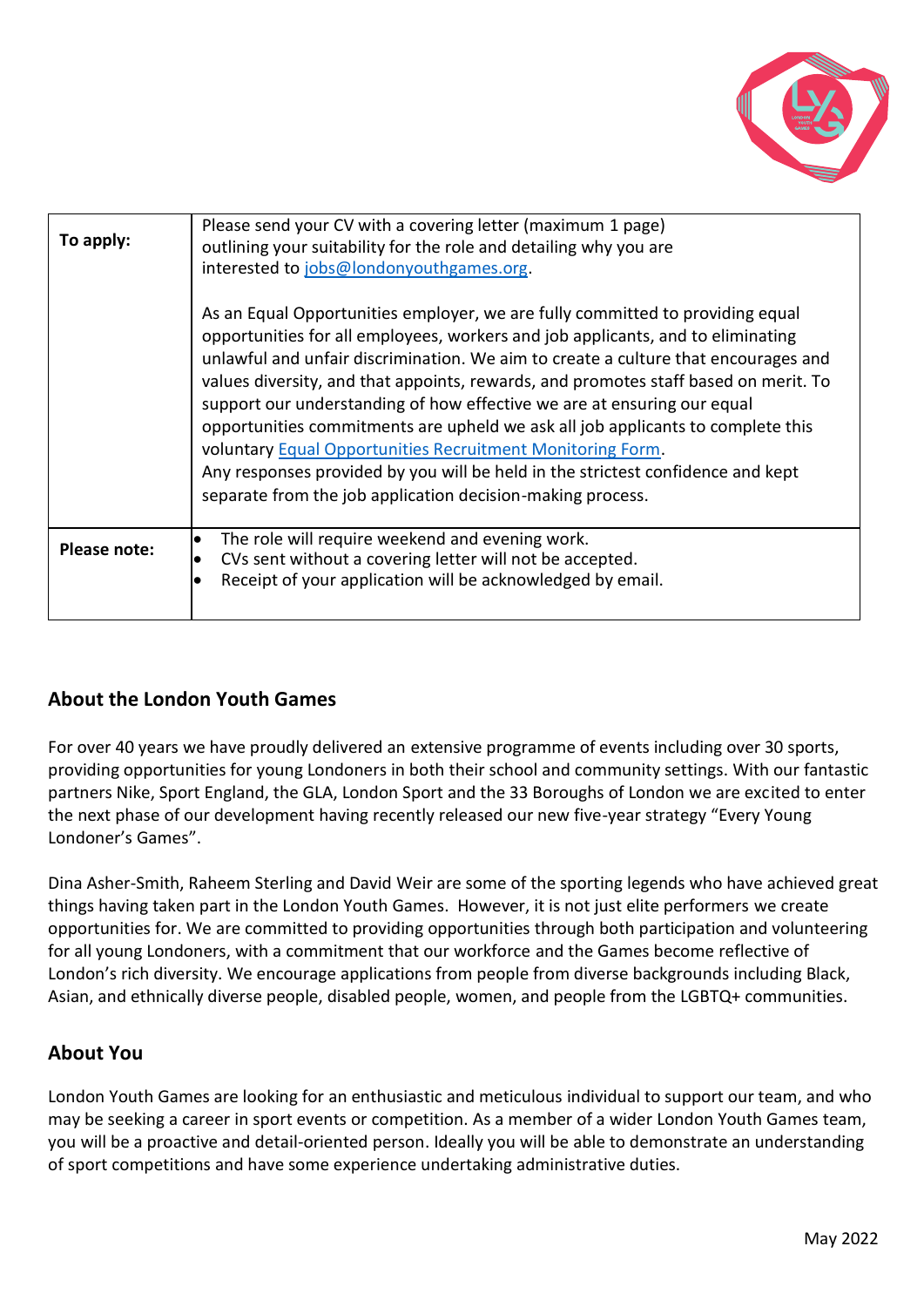

### **Role Purpose**

Support the London Youth Games team to deliver a wide range of competitions for young people, with a focus on administrative duties. Further support the wider organisation with day-to-day operations duties and tasks.

#### **Key Responsibilities**

#### **Competition Delivery Support:**

- Be the first point of contact for all phone and email queries, directing these to the appropriate staff members.
- Pre-event: coordinate competition entries including the creation/update of entry processes, collation of entries, formulating draws and sending competition information to boroughs/schools/participants.
- Post-event: publishing results, collating participant data and producing reports for colleagues and stakeholders.
- Support the preparation of documentation, equipment processes and systems required for effective delivery of the competition on event day.
- Support the administration of the entry and competition management platform, including support for stakeholders utilising the platform.
- Support competition delivery on event days as required, working with staff and volunteers to fulfil their roles to the highest quality.

#### **Event Administration:**

- Support the Event & Workforce team with administrative tasks, such as production schedules, compiling equipment lists and liaising with suppliers and venues.
- Keeping stock of and ordering the necessary Games delivery equipment.
- Support the set up and break down of event sites as and when needed.
- Support financial processes such as monitoring volunteer and officials expense claims and submitting these for payment.

#### **Other:**

• Support the CEO & Head of Operations with any other administrative tasks as required, which may include generic office or financial administration.